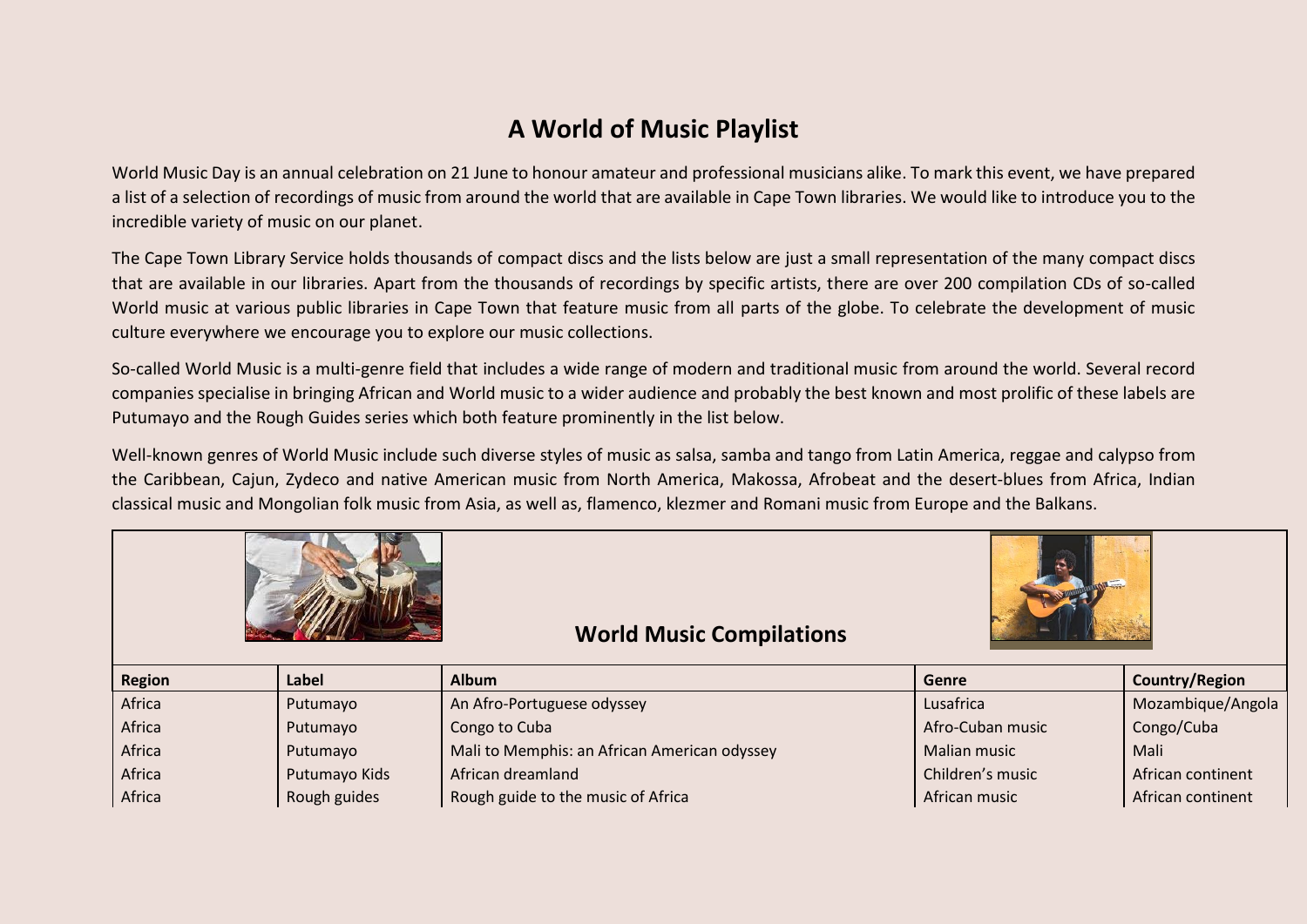| Africa                  | Rough guides              | Rough guide to the music of Madagascar                           | Madagascan music         | Madagascar        |
|-------------------------|---------------------------|------------------------------------------------------------------|--------------------------|-------------------|
| Africa                  | Rough guides              | Rough guide to the music of Mali                                 | <b>Malian music</b>      | Mali              |
| Africa                  | Rough guides              | Rough guide to the music of the Sahara                           | Arabic music             | Sahara            |
| Africa                  | Putumayo                  | African Reggae                                                   | Reggae                   | African continent |
| Asia - Far East         | Rough guides              | Rough guide to the music of China                                | Chinese music            | China             |
| Asia - Far East         | Rough guides              | Rough guide to the music of Japan                                | Japanese music           | Japan             |
| Asia - Far East         | <b>CBS Masterworks</b>    | Phases of the moon: traditional Chinese music                    | Chinese music            | China             |
| Asia - Far East         | Hungaraton                | Mongolian folk music                                             | Mongolian music          | Mongolia          |
| Asia - Far East         | Rough guides              | Rough guide to the music of China                                | Chinese music            | China             |
| Asia - India            | Various                   | Kings and queens of Bollywood                                    | Bollywood music          | India             |
| Asia - India            | Putumayo                  | India                                                            | Indian music             | India             |
| Asia - Middle East      | Rough guides              | Rough guide to the music of Iran                                 | Asian music              | Iran              |
| Asia - Middle East      | Rough guides              | Rough guide to the music of the Himalayas                        | Tibetan & Nepalese music | Tibet / Nepal     |
| Asia - Oceania          | Elektra Nonesuch          | Javanese Court gamelan                                           | Gamelan music            | Java              |
| The Balkans             | Hemisphere                | Mevlana music of the whirling Dervishes                          | Sufi music               | Turkey            |
| The Balkans             | Rough guides              | Rough guide to the music of Balkan Gypsies                       | <b>Gypsy music</b>       | <b>Balkans</b>    |
| The Balkans             | Rough guides              | Rough guide to the music of Hungarian gypsies                    | Gypsy music              | Hungary           |
| The Balkans             | Rough guides              | Rough guide to the music of Romanian gypsies                     | Gypsy music              | Romania           |
| The Balkans             | <b>Union Square Music</b> | Incredible music of the Gypsies                                  | Gypsy music              | <b>Balkans</b>    |
| The Balkans             | <b>Union Square music</b> | Night in Istanbul: traditional Ottoman music meets Turkish beats | <b>Turkish music</b>     | Turkey            |
| British Isles & Ireland | Putumayo                  | Celtic tides                                                     | Celtic music             | Ireland           |
| British Isles & Ireland | Putumayo                  | Dublin to Dakar: a Celtic odyssey                                | Celtic & African music   | Celtic            |
| British Isles & Ireland | Rough guides              | Rough guide to Celtic music                                      | Celtic music             | Celtic            |
| Europe                  | <b>Ellipsis Arts</b>      | Duende                                                           | Flamenco                 | Spain             |
| Europe                  | Putumayo                  | French Café                                                      | French music             | France            |
| Europe                  | Putumayo                  | <b>Gypsy Groove</b>                                              | Gypsy music              | Gypsy             |
| Europe                  | Putumayo                  | Italian Café                                                     | Italian music            | Italy             |
| Europe                  | Putumayo                  | Mediterranean Odyssey                                            | World music              | Mediterranean     |
| Europe                  | Putumayo                  | Rumba flamenco                                                   | Flamenco                 | Spain             |